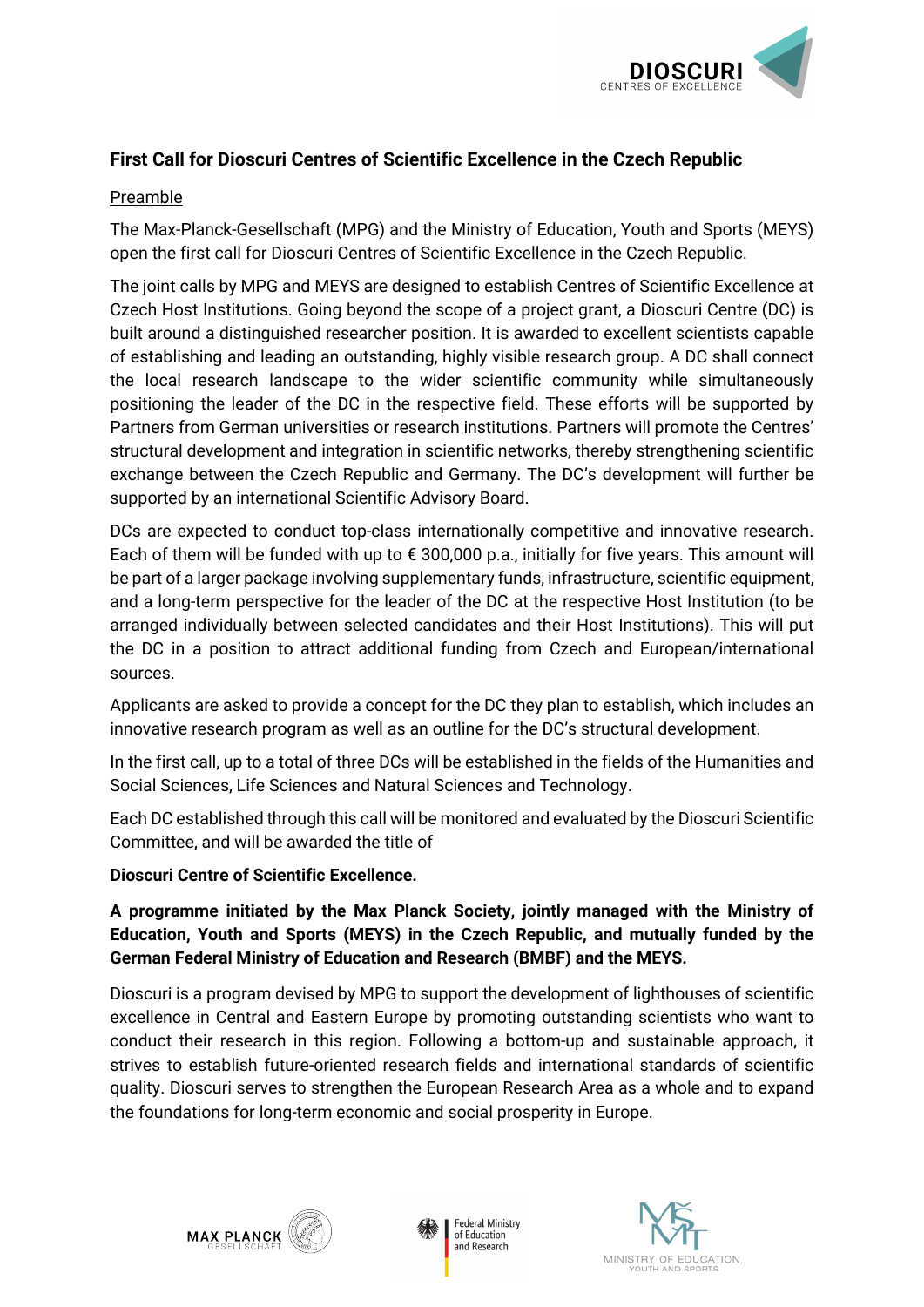

1. The call is directed at internationally competitive and scientifically outstanding **scientists** from **all scientific disciplines**, who have proven their ability to conduct innovative research independently and:

- a. who completed their PhD no longer than [1](#page-1-0)5 years prior to the application deadline<sup>1</sup>.
- b. who have proven their international mobility over the course of their scientific career, e.g., pursued their PhD and post-doc at different research institutions (at least one of them outside the Czech Republic), have established a network of international collaborators and have a strong record of publications in international scientific journals with a reach outside the Czech Republic.
- c. who have not carried out their main research activity at the host institution for more than twelve months in the three years immediately before the application deadline.

2. Only Czech research organizations, which are legally defined as research organizations are eligibl[e](#page-1-1)<sup>2</sup> as **Host Institutions**. The Host Institution must declare to:

- a. sign a contract of full-time employment with the leader of the DC for the entire funding period;
- b. sign contracts with DC personnel: the form of employment is to be agreed upon by all parties (contract of employment, contract of specific task, contract of mandate);
- c. provide from its own budget additional funding for the DC in the amount of at least  $\epsilon$ 25,000 on average per year for the entire funding period (the amount of additional annual funding may be raised for the entire funding period or a higher amount of additional funding may be offered for specific years and/or purposes);
- d. provide the DC with optimal conditions for carrying out its research, including office/ laboratory space and research equipment necessary for the completion of the research;
- e. provide administrative and financial services and support to the DC;
- f. provide at its own expense a full-time English-speaking administrative coordinator exclusively for the DC for the entire funding period;
- g. provide support related to the DC leader's relocation and stay in the Czech Republic. This may include childcare and/or dual career services to support the partner of the DC leader in finding a suitable position (if applicable);
- h. assign a group leader at the HI as institutional guide to support the DC leader in questions concerning local regulations and practices during the first year of the DC;
- i. offer a long-term perspective to the leader of the DC beyond the Dioscuri funding period. This includes a commitment to create a permanent position at the end of the funding period for which the DC leader will be eligible to apply.

**Federal Ministry** 

of Education and Research





<span id="page-1-0"></span><sup>&</sup>lt;u>.</u> 1 Female applicants can add 18 months for each child, male applicants can add the number of months spent on parental leave (if applicable).

<span id="page-1-1"></span><sup>&</sup>lt;sup>2</sup> A list of eligible host institution may be found here[: https://www.msmt.cz/modules/marwel/index.php?rewrite=vyzkum-a-vyvoj-](https://www.msmt.cz/modules/marwel/index.php?rewrite=vyzkum-a-vyvoj-2%2Fvyzkumne-organizace&str=2)[2%2Fvyzkumne-organizace&str=2](https://www.msmt.cz/modules/marwel/index.php?rewrite=vyzkum-a-vyvoj-2%2Fvyzkumne-organizace&str=2) Definition of research organization: Commission Regulation (EU) No 651/2014, Article 2, point 83; List of research organizations: Act No. 130/2002 Coll. §33a (Czech Republic law); The method of reporting income from knowledge transfer: Government Regulation No. 160/2017 Coll. (Czech Republic law).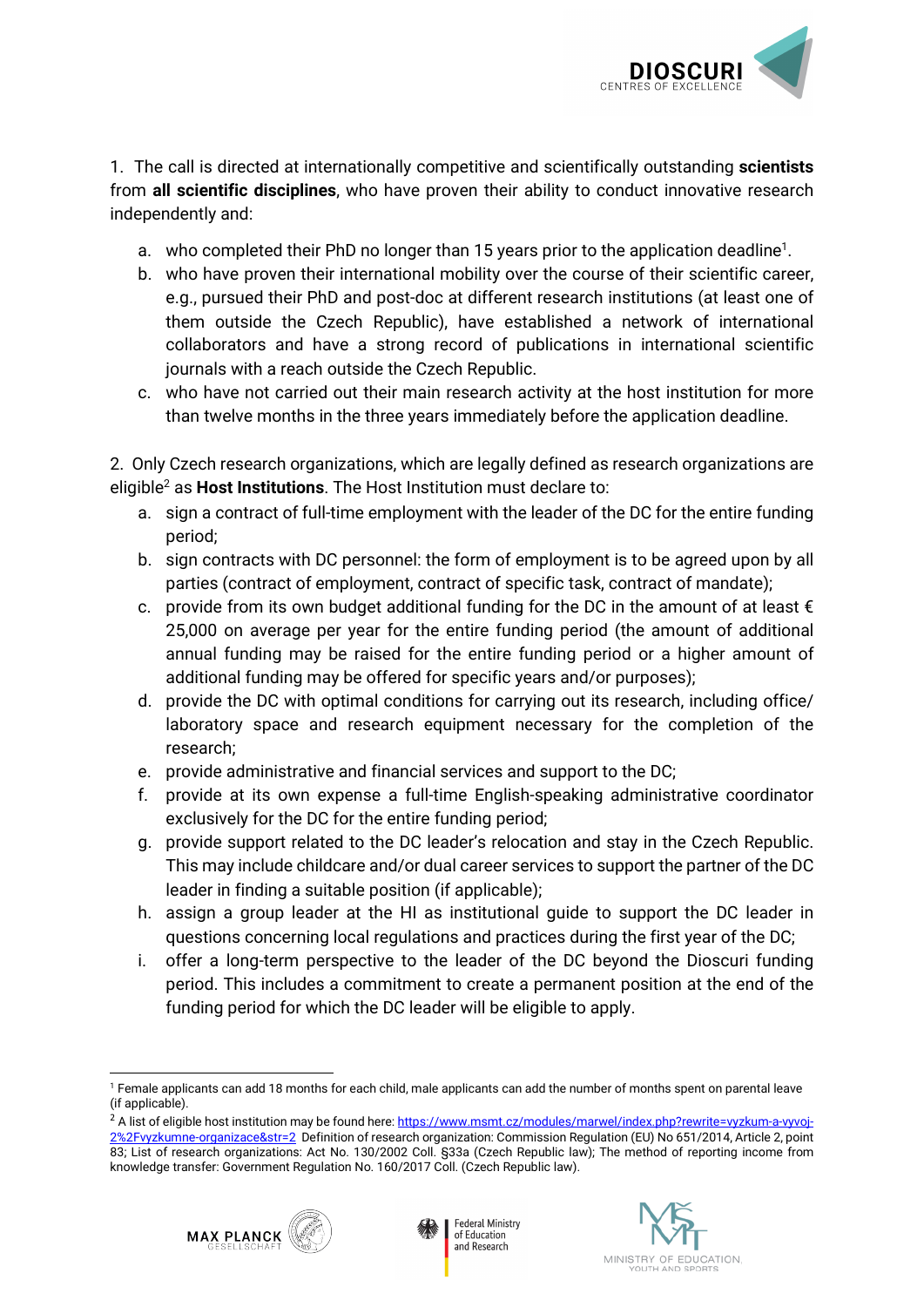

- 3. The work of the Dioscuri Centre shall be accompanied by a senior **Partner from Germany**.
	- a. The Partner must be employed by a German university or research institution.
	- b. The Partner shall be well-positioned in the respective research field and suited to advise on the scientific and structural development of the DC.
	- c. Joint activities with the Partner might take different forms and are eligible for funding through Dioscuri.
- 4. Rules for **financing** a Dioscuri Centre of Scientific Excellence include:
	- a. The funding period for each DC comprises five years beginning from the date of the establishment of the respective DC.
	- b. The budget of each DC transferred to the respective Host Institution will be up to  $\epsilon$ 300,000 per year. A minimum of  $\epsilon$  25,000 per year is added to the budget of the DC from the Host Institution's own funds.
	- c. Upon positive evaluation of a DC during its fourth year and subject to the availability of funding, funding for the respective DC may be extended for another five years.
	- d. Eligible costs from the DC budget (including the additional budget provided by the Host Institution as specified in 2c):
		- i. Salary of the leader of the DC: up to € 100,000 per year
		- ii. Salaries of the members of the DC research team
		- iii. Costs related to the research conducted at the DC (consumables, travel, publications, outreach activities etc.)
		- iv. Costs of joint activities with the Partner from Germany
	- e. The DC budget (including the additional budget provided by the Host Institution as specified in 2c) cannot be used for expenses relating to:
		- i. Infrastructure
		- ii. Scientific equipment $3$
		- iii. Admini[s](#page-2-1)tration and overheads<sup>4</sup>

Such costs (5.e. i-iii) must be provided for fully by the Host Institution.

f. Relocation costs for the leader of the DC (in case she/he needs to move to the city where the DC is established) shall be covered in a single lump-sum payment derived from the first annual contribution of the HI. The amount of the lump-sum payment is dependent on the current residency of the DC leader and the number of family members a[c](#page-2-2)companying her/him to the Czech Republic<sup>5</sup>.

<span id="page-2-2"></span><sup>5</sup> Relocation costs will be covered as a lump sum payment in the amount of:







<span id="page-2-0"></span><sup>-</sup> $3$  Research equipment understood as sets of testing, measurement and laboratory apparatuses of limited application and high technical parameters (usually several orders of magnitude higher than typical apparatus used for production or utilisation purposes), which constitutes the tangible assets of the host institution, according to the accounting policies adopted by it. Small devices that cost up to € 3,100 (80,000 CZK) per item may be paid from the DC budget (up to a total of € 10,000 p.a.). In accordance with Czech Tax Law (Act number 609/2020 Coll., paragraph 26), which sets the financial limit of a "small tangible asset" at 80,000 CZK. Any scientific equipment that costs more than 80,000 CZK falls under 5e.ii. and may not be paid from the Dioscuri grant.

<span id="page-2-1"></span><sup>4</sup> Salaries of the administrative and financial staff (performing services related to personnel, accounting, legal issues, including the outsourcing of accounting to an accountancy office), costs of renovation of facilities, costs of adapting/upgrading facilities, so that they can meet the needs of the research tasks, fees and rent for the use of facilities, property taxes, etc., utilities (cost of electricity, heating, heating gas, water, as well as other transmission fees, sewage, etc.), costs of cleaning, janitorial and security services to facilities, cost of non-life insurance, handling and administrative fees, cost of banking services, including opening a separate account for the grant, bank fees, costs of external audits.